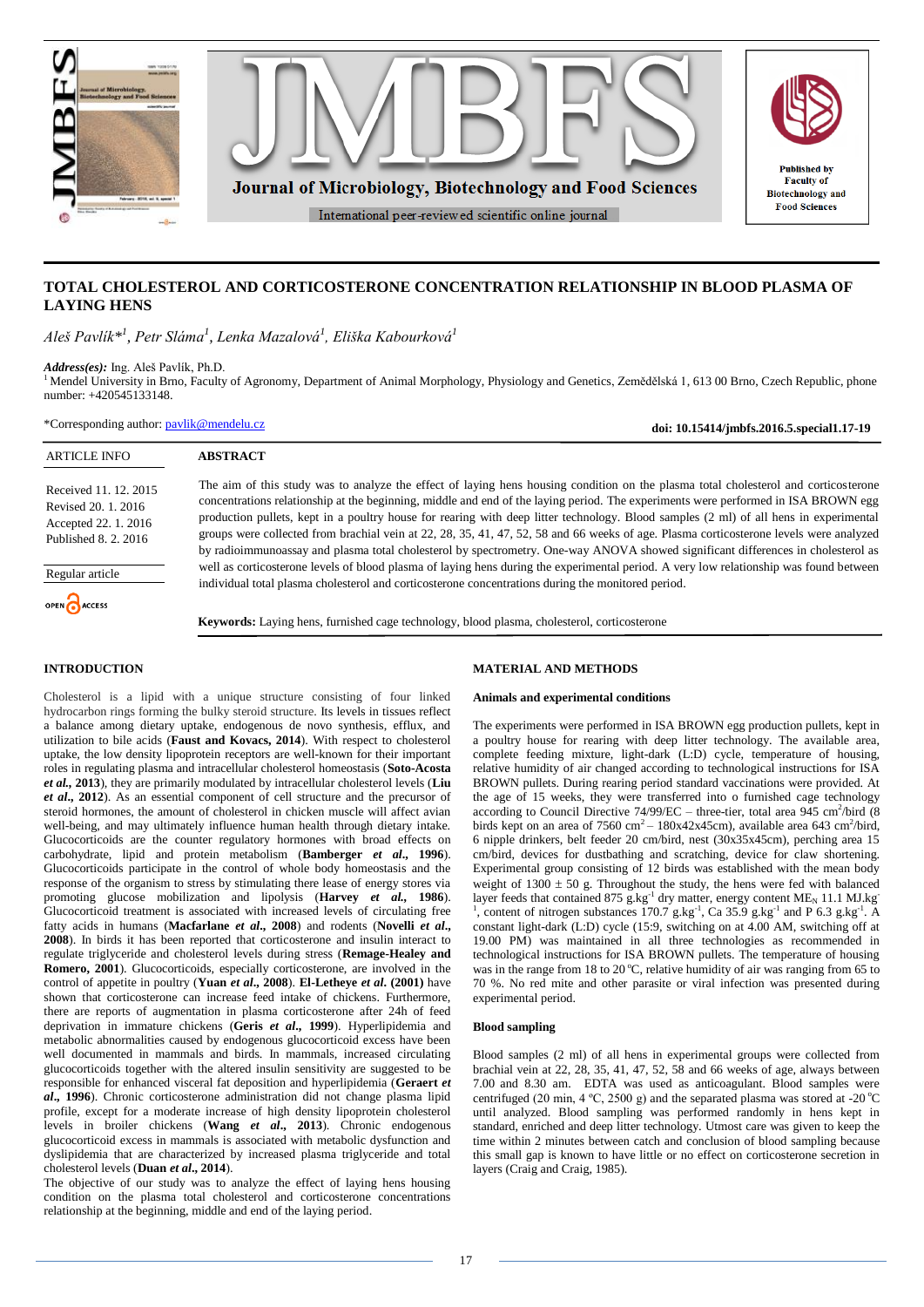#### **Plasma corticosterone and cholesterol analysis**

Plasma corticosterone levels were analyzed by radioimmunoassay following dichloromethane (Merck, Darmstadt, Germany) extraction of the steroids from 100 μl aliquots of plasma and using <sup>3</sup>H-corticosterone (Amersham, UK) as described previously (**Jezova** *et al***., 1994**). Radioactivity of free corticosterone was counted using a liquid scintillation counter (Beckman LS-6500; Beckman-Coulter, USA). Corticosterone (Sigma, Steinheim, Germany, minimal purity 92%, C2505) was used as a standard. Standard curve was performed using 31.5, 62.5, 125, 250, 500, 1000, 2000, 4000, 8000 pg of corticosterone per tube. The sensitivity of corticosterone assay was  $0.5$  ng.ml<sup>-1</sup> plasma. The intra- and interassay coefficients of variations were 6 and 8 %, respectively. All hormone measurements were performed in duplicates. Quality of the assay was controlled by repeated analysis of corticosterone in plasma pools with low and high corticosterone concentrations. Measurements of corticosterone in the same control samples were included in all assays performed. Specific antibodies were kindly provided by Prof. C. Oliver, Laboratory of Experimental Neuroendocrinology (Marseille, France). The antibody cross-reacted 100% with cortisone and cortisol, 24% with 11-deoxycorticosterone, 22% with aldosterone, 16% with 17-OH-progesterone, 4% with androstendione, progesterone and testosterone and less than 0.1% with estradiol and estrone.

Total cholesterol concentrations in blood plasma were analysed by spectrometry on the KONELAB T20xt automatic analyser (Thermo Fisher Scientific, Finland) and currently available commercial kits (Biovendor-Laboratorni medicina, Czech Republic).

## **Statistical analysis**

Statistical analysis of the obtained data was performed using the STATISTICA 8.0 programme by single-factor analysis of variance for factor animal age. ANOVA was followed by post-hoc Fischer LSD test for pair-wise comparisons, when appropriate. Evaluation of the interdependence between the cholesterol and corticosterone concentrations was conducted using a correlation coefficient at the level of probability (P < 0.01).

# **RESULTS AND DISCUSSION**

One-way ANOVA showed significant differences in blood plasma cholesterol levels of laying hens during the experimental period F(7, 88)=3.5808, p=0.00195). The Fisher post hoc testing showed a significant increase  $(p < 0.01)$ of the cholesterol level at the age of 28 weeks  $(3.81 \pm 0.340 \text{ mmol.} l^{\text{-}1})$ . Subsequently the cholesterol concentrations changed during the experimental period without any significance (figure 1). The highest concentration of cholesterol was recorded in week 47 ( $4.68 \pm 0.918$  mmol.<sup>1-1</sup>). As with cholesterol, the corticosterone concentrations changed during determined period (figure 1). The age of hens significantly influenced the level of plasma corticosterone, as shown by one-way ANOVA (F(7, 88)=7.2110, p=0.00035). The Fisher post hoc testing showed a significant increase  $(p < 0.01)$  of the corticosterone level at the age of 52 weeks  $(1.38 \pm 0.067$  ng.ml<sup>-1</sup>). A similar concentration was found at the age of 58 weeks. A significant decrease  $(p < 0.01)$  was recorded at the end of the experimental period  $(0.98 \pm 0.078 \text{ ng.m}^{-1})$ . A very low relationship was found between the individual total plasma cholesterol and corticosterone concentrations during the monitored period, with a correlation coefficient  $r = 0.178$  ( $(p < 0.05)$ ).



**Figure 1** Total cholesterol and corticosterone concentrations in blood plasma of laying hens during experimental period. Total cholesterol is presented in mmol.l<sup>-</sup> <sup>1</sup>, corticosterone in ng.ml<sup>-1</sup>. Data in columns represent mean.

In our experiment, plasma corticosterone levels increased with age, showing some variation in the middle of the trial and a slight decrease at the week 58 up to week 66 of age. Changes in corticosterone levels in the laying period have been attributed to the seasonal effects during breeding (**Koelkebeck** *et al***., 1984**). Also, animals are exposed to many external factors. Factors that may induce stress responses include stocking density, temperature, transport, feed restriction, feed contamination, fear and diseases (**Nicol** *et al***., 2006**), which can activate the hypothalamic-pituitary-adrenal axis to enhance the release of glucocorticoids from the adrenal gland (**Carsia and Harvey, 2000**). Elevated release of corticosterone from the adrenal cortex in response to stressful stimuli has been proposed to promote gluconeogenesis and lipolysis to break down fat tissues to provide the bird with more energy (**Scanes, 2009**). In our experiment, the concentration of total cholesterol in the blood plasma of laying hens increased in all groups from week 22 to 47 of age, with a subsequent decrease to the end of the monitored period. Intracellular cholesterol content depends on three major factors: cholesterol uptake into cells, de novo cholesterol synthesis within cells, and efflux of cholesterol out of cells (**Feeney** *et al***., 2013**). With respect to de novo cholesterol synthesis, multiple mechanisms for the feedback control of cholesterol biosynthesis converge at the rate-limiting enzyme 3-hydroxy-3 methylglutaryl coenzyme A reductase (HMGCR) (**Garevik et al., 2012**). Glucocorticoids elevate the HMGCR activity in cells (**Cavenee and Melnykovych, 1979**). The chicken HMGCR gene is present in many tissues, including the brain, liver, intestine and skeletal muscle (**Burtea** *et al***., 1991**). The liver is a key organ involved in the control of plasma cholesterol, which is largely determined by the rate of removal of low density lipoproteins from the circulation via hepatic low density lipoprotein receptor (**Myant** *et al***., 1991**). The number of hepatic low density lipoprotein receptors directly governs plasma low density lipoprotein cholesterol (**Rudling** *et al***., 2002**). Glucocorticoids stimulates a concentration- and time-dependent increase of low density lipoprotein receptor biosynthesis in cultured fibroblasts (**Filipovic and Buddecke, 1985**). Receptormediated cholesterol uptake is suggested to play a role in maintaining the intracellular free cholesterol pool. **Duan** *et al***. (2014)** found that muscular low density lipoprotein receptors levels in corticosterone treated chickens were significantly increased compared with controls. High glucocorticoids levels enhance lipid accumulation into macrophages cultured in vitro by increased cholesterol ester synthesis and decreased cholesterol ester breakdown without altering cholesterol influx or efflux (**Cheng** *et al***., 1995**). **Duan** *et al***. (2014)** recorded, that chronic corticosterone administration induces cholesterol and triglyceride accumulation in chicken muscle by upregulating their intracellular synthesis and uptake. **Yeon-Hwa Kim** *et al***. (2015)** determined significantly higher plasma corticosterone concentrations in corticosterone-treated group, compared with control. Increased concentrations were found also for cholesterol.

## **CONCLUSION**

In this study we analyzed the effect of laying hens housing condition on the plasma total cholesterol and corticosterone concentrations at the beginning, middle and end of the laying period. In conclusion, our experiment revealed no relationship between the blood plasma corticosterone and cholesterol concentrations.

**Acknowledgments:** This study was supported by the Ministry of Agriculture, Czech Republic, Grant No. QC1128.

#### **REFERENCES**

Bamberger, C.M., Schulte, H.M., Chrousos, G.P. (1996). Molecular determinants of glucocorticoid receptor function and tissue sensitivity to glucocorticoids. *Endocrine Reviews 17*, 245–261. <http://dx.doi.org/10.1210/er.17.3.245>

Burtea, C., Murgiuc, C., David, A., Dragomir, C.T. (1991). Influence of sex and glucocorticoid hormones on 3H cholesterol uptake in the aortic wall and 3H adrenaline in the brain. *Endocrinologie, 29*, 137–145.

Carsia, R.V., Harvey, S. (2000). Chapter 19. Adrenals In: Sturkie's Avian Physiology, Fifth Edn, (Ed. G. C. Whittow). Academic Press, San Diego, CA, USA. pp. 489-537.

Cavenee, W.K., Melnykovych, G. (1979). Elevation of HeLa cell 3-hydroxy-3 methylglutaryl coenzyme A reductase activity by glucocorticoids: possible relationship to the cell cycle. *Journal of Cellular Physiolpgy, 98*, 199–211. <http://dy.doi.org/10.1002/jcp.1040980122>

Duan, Y., Fu, W., Wang, S., Ni, Y., Zhao, R. (2014). Cholesterol deregulation induced by chronic corticosterone (CORT) stress in pectoralis major of bloiler chickens. *Comparative Biochemistry and Physilology, Part A, 176*, 59-64. <http://dx.doi.org/10.1016/j.cbpa.2014.07.010>

El-Lethey, H., Jungi, T.W., Huber-Eicher, B. (2001). Effects of feeding corticosterone and housing conditions on feather pecking in laying hens (Gallus gallus domesticus). *Physiology and Behaviour, 73*, 243–251. [http://dx.doi.org/10.1016/S0031-9384\(01\)00475-9](http://dx.doi.org/10.1016/S0031-9384(01)00475-9)

Faust, P.L., Kovacs, W.J. (2014). Cholesterol biosynthesis and ER stress in peroxisome deficiency. *Biochimie 98C*, 75–85. <http://dx.doi.org/10.1016/j.biochi.2013.10.019>

Feeney, E.R., McAuley, N., O'Halloran, J.A., Rock, C., Low, J., Satchell, C.S., Lambert, J.S., Sheehan, G.J., Mallon, P.W. (2013). The expression of cholesterol metabolism genes in monocytes from HIV-infected subjects suggests intracellular